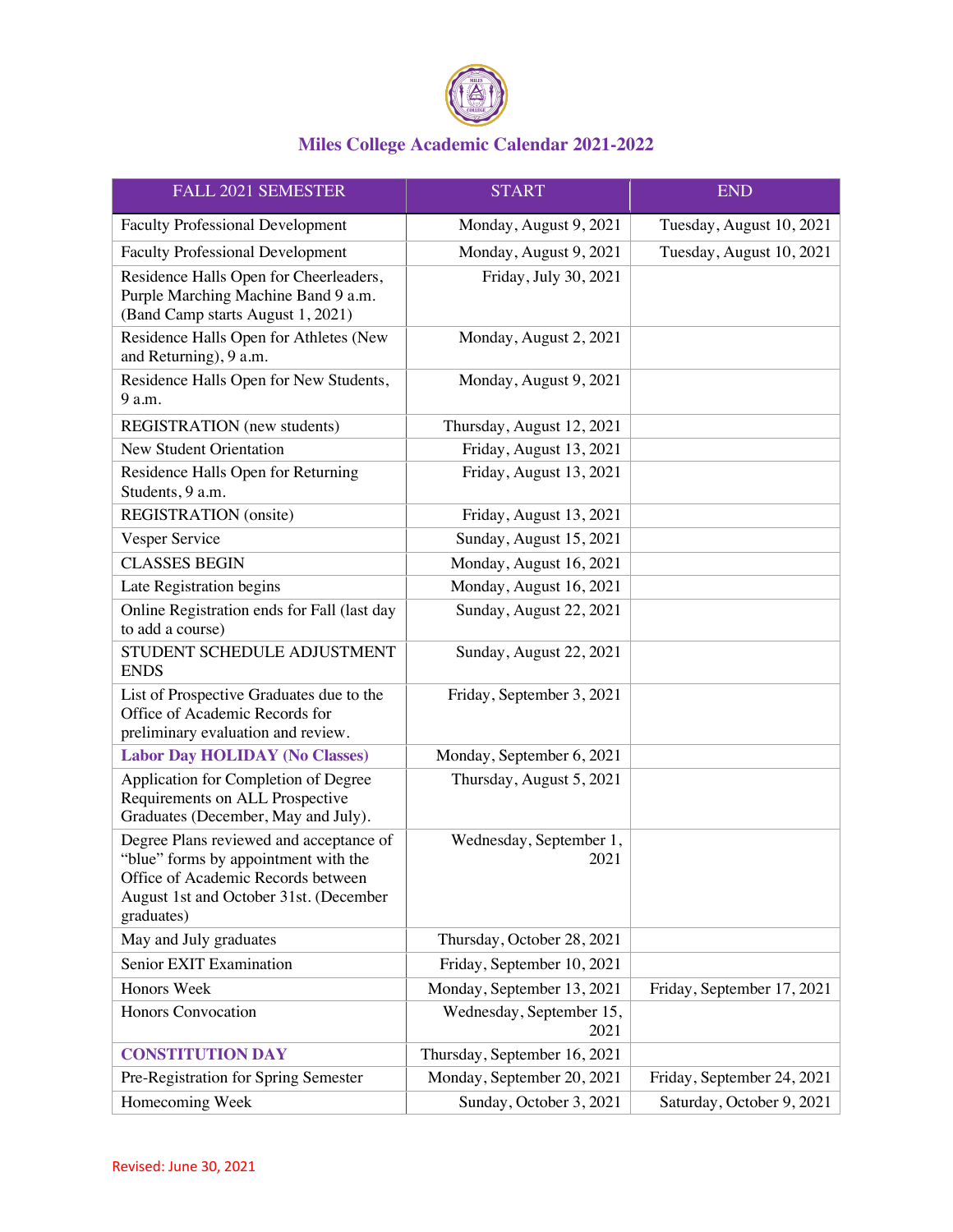

| FAFSA Opens (AY 2019-2020)                                    | Friday, October 1, 2021         |                                |
|---------------------------------------------------------------|---------------------------------|--------------------------------|
| Mid-term Evaluation Week                                      | Monday, October 4, 2021         | Thursday, October 7, 2021      |
| <b>Student Course Evaluation of Faculty</b>                   | Monday, October 11, 2021        | Saturday, October 16, 2021     |
| Mid-term Grades Due                                           | Tuesday, October 12, 2021       |                                |
| Senior EXIT Examination                                       | Friday, October 15, 2021        |                                |
| <b>LAST DAY TO DROP A COURSE</b>                              | Friday, November 5, 2021        |                                |
| Senior EXIT Examination                                       | Friday, November 12, 2021       |                                |
| <b>LAST DAY TO WITHDRAW FROM</b><br><b>COLLEGE</b>            | Friday, November 19, 2021       |                                |
| Federal Direct Loan Exit counseling for<br>graduating seniors | Friday, November 19, 2021       |                                |
| <b>Thanksgiving HOLIDAY (No Classes)</b>                      | Wednesday, November 24,<br>2021 | Saturday, November 27,<br>2021 |
| <b>Classes Resume</b>                                         | Monday, November 29, 2021       |                                |
| <b>FINAL EXAMINATIONS</b>                                     | Monday, November 29, 2021       | Thursday, December 2, 2021     |
| <b>LAST DAY OF CLASS</b>                                      | Friday, December 3, 2021        |                                |
| Last Day to Remove Incomplete ("I")<br>Grades                 | Friday, December 3, 2021        |                                |
| Residence Halls Close, 3 p.m.                                 | Saturday, December 4, 2021      |                                |
| <b>Final Grades Due</b>                                       | Tuesday, December 7, 2021       |                                |
| Final Clearance for December<br>Prospective Graduates         | Tuesday, December 7, 2021       |                                |
| <b>Faculty Professional Development</b>                       | Wednesday, December 8, 2021     | Thursday, December 9, 2021     |
| Faculty and Staff Conference                                  | Friday, December 10, 2021       |                                |
|                                                               |                                 |                                |

| <b>SPRING 2022 SEMESTER</b>                            | <b>START</b>               | <b>END</b>               |
|--------------------------------------------------------|----------------------------|--------------------------|
| <b>New Year's HOLIDAY</b>                              | Saturday, January 1, 2022  |                          |
| College Opens from Holiday break                       | Monday, January 3, 2022    |                          |
| <b>Faculty Professional Development</b>                | Monday, January 3, 2022    | Tuesday, January 4, 2022 |
| Residence Halls Open for New<br>Students, 9 a.m.       | Wednesday, January 5, 2022 |                          |
| New Student Orientation                                | Wednesday, January 5, 2022 | Sunday, January 9, 2022  |
| <b>REGISTRATION</b> (new students)                     | Wednesday, January 5, 2022 |                          |
| <b>REGISTRATION</b> onsite                             | Thursday, January 6, 2022  | Friday, January 7, 2022  |
| Residence Halls Open for Returning<br>Students, 9 a.m. | Thursday, January 6, 2022  |                          |
| Vesper Service                                         | Sunday, January 9, 2022    |                          |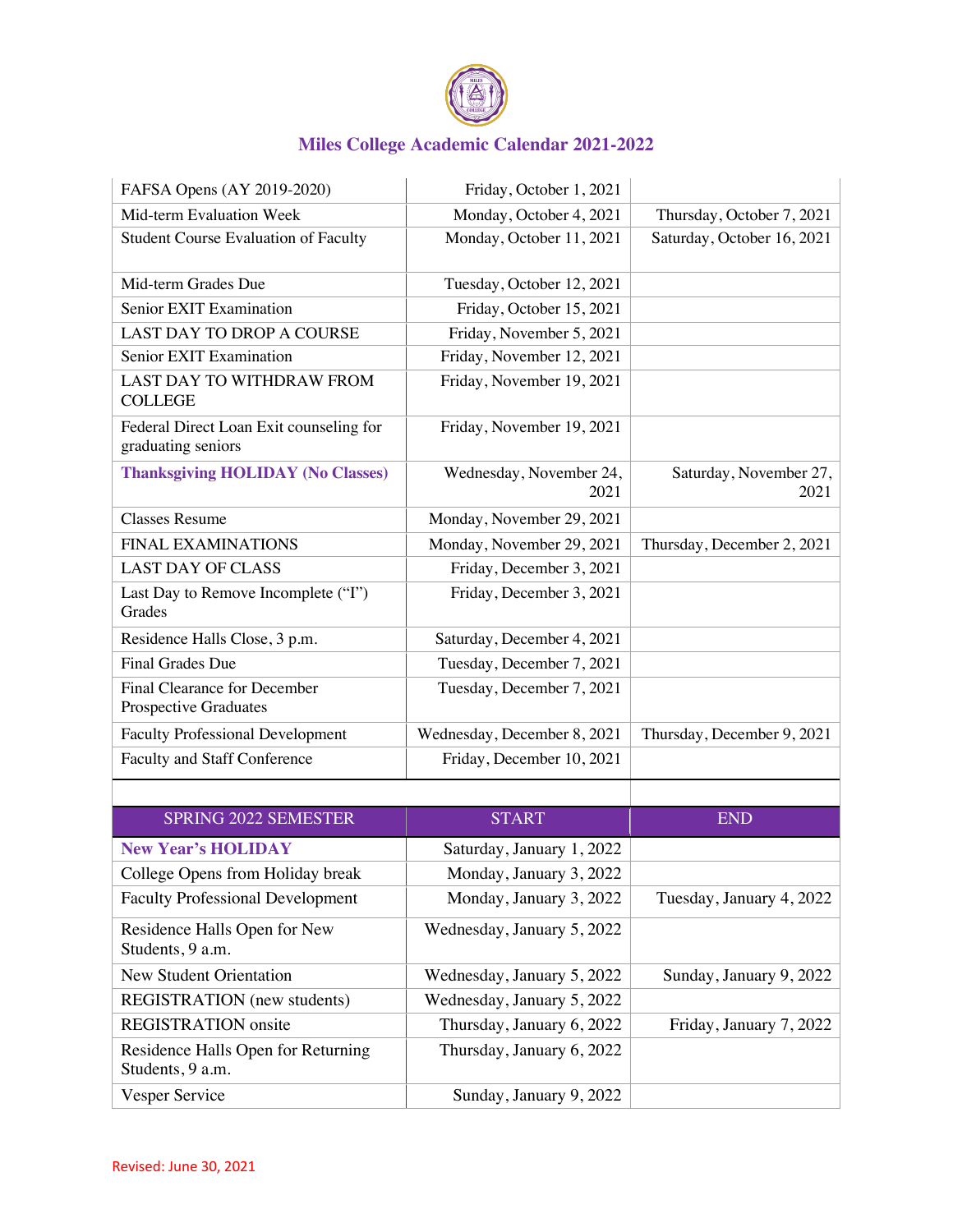

| <b>CLASSES BEGIN</b>                                                                                                                                                                                                                                                                                                                           | Monday, January 10, 2022  |                           |
|------------------------------------------------------------------------------------------------------------------------------------------------------------------------------------------------------------------------------------------------------------------------------------------------------------------------------------------------|---------------------------|---------------------------|
| Late Registration begins                                                                                                                                                                                                                                                                                                                       | Monday, January 10, 2022  |                           |
| Online Registration ends for Spring<br>(last day to add a course)                                                                                                                                                                                                                                                                              | Sunday, January 16, 2022  |                           |
| <b>STUDENT SCHEDULE</b><br><b>ADJUSTMENT ENDS</b>                                                                                                                                                                                                                                                                                              | Sunday, January 16, 2022  |                           |
| <b>Martin Luther King, Jr., HOLIDAY</b><br>(No Classes)                                                                                                                                                                                                                                                                                        | Monday, January 17, 2022  |                           |
| Application for Completion of Degree<br>Requirements on ALL Prospective<br>Graduates (May and July). Degree<br>Plans reviewed and acceptance of<br>"blue" forms by appointment with the<br>Office of Academic Records between<br>January 6 and January 31 [applications<br>after the deadline will transfer to the<br>next graduation period]. | Monday, January 3, 2022   |                           |
| Degree Plans reviewed and acceptance<br>of "blue" forms by appointment with<br>the Office of Academic Records<br>between January 6 and January 31<br>[applications after the deadline will<br>transfer to the next graduation period].                                                                                                         | Friday, January 28, 2022  |                           |
| Senior EXIT Examination                                                                                                                                                                                                                                                                                                                        | Friday, February 4, 2022  |                           |
| Pre-Registration for Summer and Fall<br>Semesters                                                                                                                                                                                                                                                                                              | Monday, February 21, 2022 | Friday, February 25, 2022 |
| Mid-term Evaluation Week                                                                                                                                                                                                                                                                                                                       | Monday, February 28, 2022 | Friday, March 4, 2022     |
| Mid-term Grades Due                                                                                                                                                                                                                                                                                                                            | Tuesday, March 8, 2022    |                           |
| Founder's Day Convocation                                                                                                                                                                                                                                                                                                                      | Friday, March 11, 2022    |                           |
| <b>CME Spring Convocation</b>                                                                                                                                                                                                                                                                                                                  | Friday, March 11, 2022    | Saturday, March 12, 2022  |
| Senior EXIT Examination                                                                                                                                                                                                                                                                                                                        | Friday, March 11, 2022    |                           |
| SPRING BREAK [Residence Halls<br>Close]                                                                                                                                                                                                                                                                                                        | Sunday, March 20, 2022    | Saturday, March 26, 2022  |
| LAST DAY TO DROP A COURSE                                                                                                                                                                                                                                                                                                                      | Friday, April 1, 2022     |                           |
| Religious Emphasis Week                                                                                                                                                                                                                                                                                                                        | Monday, March 28, 2022    | Friday, April 1, 2022     |
| Federal Direct Loan exist counseling<br>for graduating seniors                                                                                                                                                                                                                                                                                 | Friday, April 8, 2022     |                           |
| Senior EXIT Examination                                                                                                                                                                                                                                                                                                                        | Friday, April 8, 2022     |                           |
| <b>Graduating Seniors Final Exams</b>                                                                                                                                                                                                                                                                                                          | Friday, April 15, 2022    | Tuesday, April 19, 2022   |
| Senior Grades Due, 5 p.m. [hard copy<br>submission]                                                                                                                                                                                                                                                                                            | Wednesday, April 20, 2022 |                           |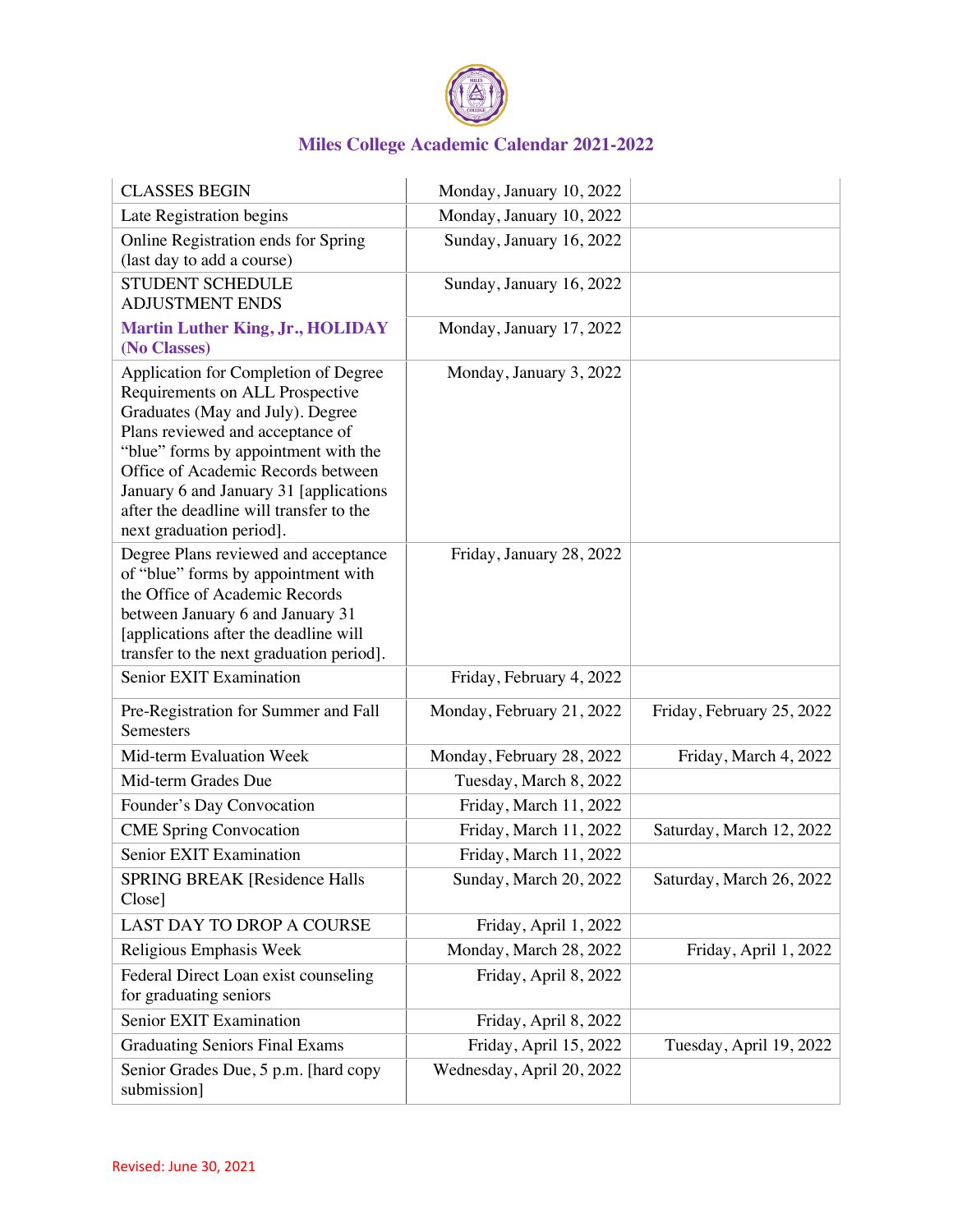

| SPRING ARTS FESTIVAL WEEK                                                                                      | Monday, April 18, 2022   | Friday, April 22, 2022    |
|----------------------------------------------------------------------------------------------------------------|--------------------------|---------------------------|
| Last Day to Remove Incomplete ("I")<br>Grade                                                                   | Friday, April 22, 2022   |                           |
| LAST DAY TO WITHDRAW FROM<br><b>COLLEGE</b>                                                                    | Friday, April 22, 2022   |                           |
| <b>Graduating Seniors Final Exams</b>                                                                          | Saturday, April 23, 2022 | Wednesday, April 27, 2022 |
| Senior Grades Due, 5 p.m.                                                                                      | Thursday, April 28, 2022 |                           |
| Final Examination for ALL Saturday<br>classes (non-weekend)                                                    | Saturday, April 23, 2022 |                           |
| <b>FINAL EXAMINATIONS</b>                                                                                      | Monday, May 2, 2022      | Thursday, May 5, 2022     |
| <b>LAST DAY OF CLASS</b>                                                                                       | Friday, May 6, 2022      |                           |
| Residence Halls Close, 5 p.m.                                                                                  | Friday, May 6, 2022      |                           |
| <b>BACCALAUREATE SERVICE</b>                                                                                   | Friday, May 7, 2022      |                           |
| <b>COMMENCEMENT EXCERCISES</b>                                                                                 | Saturday, May 8, 2022    |                           |
| <b>Final Grades Due</b>                                                                                        | Tuesday, May 10, 2022    |                           |
|                                                                                                                |                          |                           |
| <b>SUMMER SESSION A 2021</b><br><b>SEMESTER</b>                                                                | <b>START</b>             | <b>END</b>                |
| Courses are scheduled on a 4-day week                                                                          |                          |                           |
| (Monday - Thursday)                                                                                            |                          |                           |
| <b>REGISTRATION (ON SITE)</b>                                                                                  | Wednesday, May 25, 2022  | Saturday, May 28, 2022    |
| Residence Halls Open, 9 a.m.                                                                                   | Sunday, May 29, 2022     |                           |
| <b>MEMORIAL DAY HOLIDAY (NO</b><br><b>CLASSES</b> )                                                            | Monday, May 30, 2022     |                           |
| <b>CLASSES BEGIN</b>                                                                                           | Tuesday, May 31, 2022    |                           |
| Late Registration                                                                                              | Tuesday, May 31, 2022    | Wednesday, June 1, 2022   |
| Online Registration ends for Fall (last<br>day to add a course)                                                | Wednesday, June 1, 2022  |                           |
| STUDENT SCHEDULE<br>ADJUSTMENT (DROP/ADD) ENDS                                                                 | Wednesday, June 1, 2022  |                           |
| Application for Completion of Degree<br>Requirements on ALL Prospective<br>Graduates (December, May and July). | Tuesday, May 31, 2022    | Tuesday, June 7, 2022     |
| Senior EXIT Examination                                                                                        | Thursday, June 9, 2022   |                           |
| Mid-term Evaluation Week                                                                                       | Wednesday, June 15, 2022 | Thursday, June 16, 2022   |
| <b>Student Course Evaluation of Faculty</b>                                                                    | Monday, June 20, 2022    | Thursday, June 23, 2022   |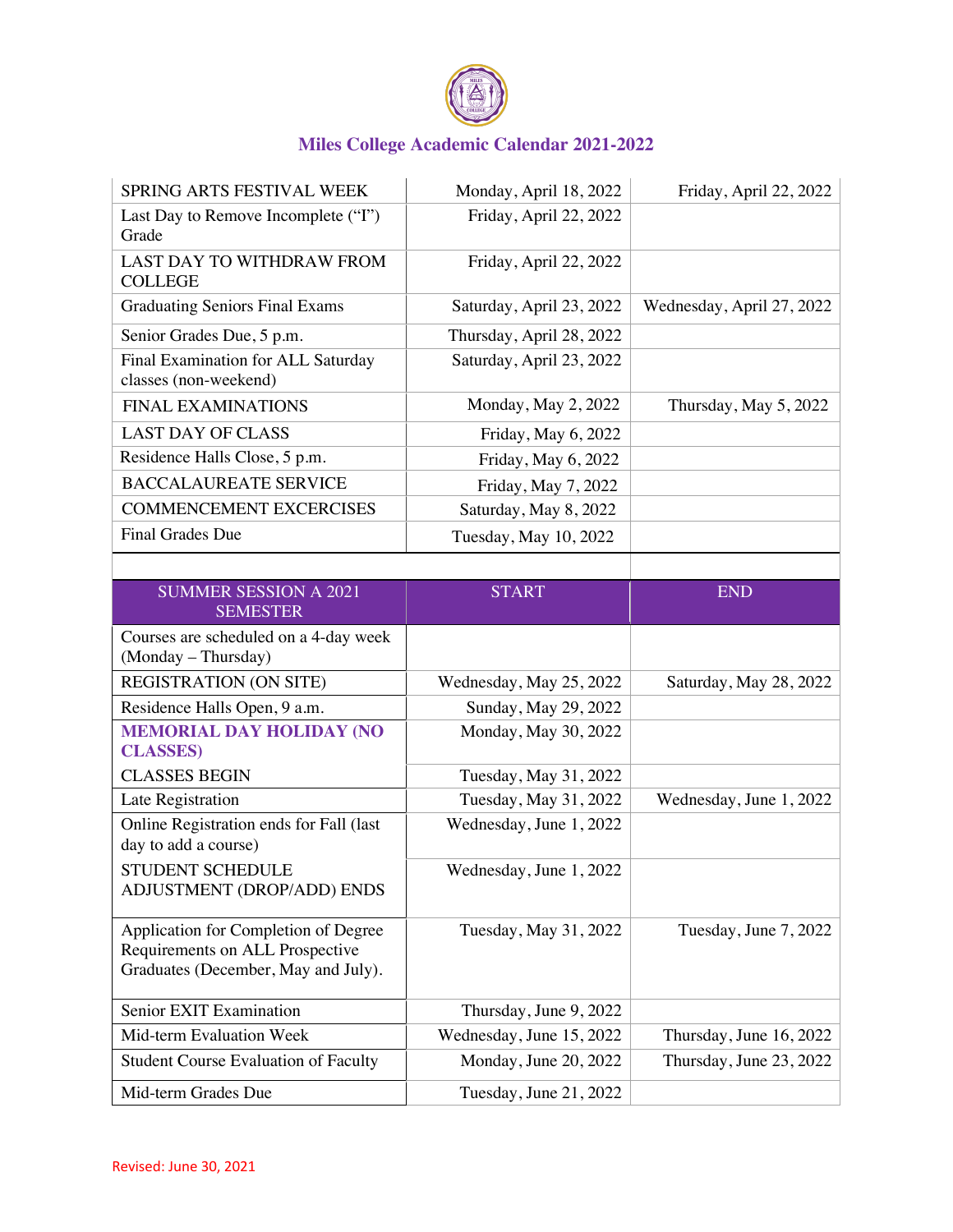

| LAST DAY TO DROP A COURSE                                  | Friday, June 24, 2022    |                         |
|------------------------------------------------------------|--------------------------|-------------------------|
| LAST DAY TO WITHDRAW FROM<br><b>COLLEGE</b>                | Friday, June 24, 2022    |                         |
| <b>INDEPENDENCE DAY HOLIDAY</b><br>(No Classes)            | Monday, July 4, 2022     |                         |
| <b>FINAL EXAMINATIONS</b>                                  | Thursday, July 7, 2022   | Friday, July 8, 2022    |
| <b>LAST DAY OF CLASS</b>                                   | Friday, July 8, 2022     |                         |
| Last Day to Remove Incomplete ("I")<br>Grades              | Friday, July 8, 2022     |                         |
| Residence Halls Close, 12 p.m.                             | Saturday, July 9, 2022   |                         |
| Final Grades Due                                           | Tuesday, July 12, 2022   |                         |
| <b>REGISTRATION (ON SITE)</b>                              | Wednesday, May 25, 2022  | Saturday, May 28, 2022  |
| <b>SUMMER SESSION B 2021</b><br><b>SEMESTER</b>            | <b>START</b>             | <b>END</b>              |
| Courses are scheduled on a 5-day week<br>(Monday - Friday) |                          |                         |
| Registration for Jump Start Session B                      | Thursday, May 26, 2022   |                         |
| Residence Halls Open (Jump Start), 9<br>a.m.               | Thursday, May 26, 2022   |                         |
| <b>Jump Start Orientation</b>                              | Friday, May 27, 2022     |                         |
| <b>MEMORIAL DAY HOLIDAY (NO</b><br><b>CLASSES</b> )        | Monday, May 30, 2022     |                         |
| <b>CLASSES BEGIN</b>                                       | Tuesday, May 31, 2022    |                         |
| Late Registration for Jump Start<br>Session B              | Tuesday, May 31, 2022    | Wednesday, June 1, 2022 |
| <b>STUDENT SCHEDULE</b><br>ADJUSTMENT (DROP/ADD) ENDS      | Wednesday, June 1, 2022  |                         |
| Mid-term Evaluation Week                                   | Friday, June 17, 2022    | Thursday, June 16, 2022 |
| <b>Student Course Evaluation of Faculty</b>                | Monday, June 20, 2022    | Thursday, June 23, 2022 |
| Mid-term Grades Due                                        | Wednesday, June 22, 2022 |                         |
| LAST DAY TO DROP A COURSE                                  | Friday, June 24, 2022    |                         |
| LAST DAY TO WITHDRAW FROM<br><b>COLLEGE</b>                | Friday, June 24, 2022    |                         |
| <b>INDEPENDENCE DAY HOLIDAY</b><br>(No Classes)            | Monday, July 4, 2022     |                         |
| <b>FINAL EXAMINATIONS</b>                                  | Friday, July 8, 2022     |                         |
| <b>LAST DAY OF CLASS</b>                                   | Friday, July 8, 2022     |                         |